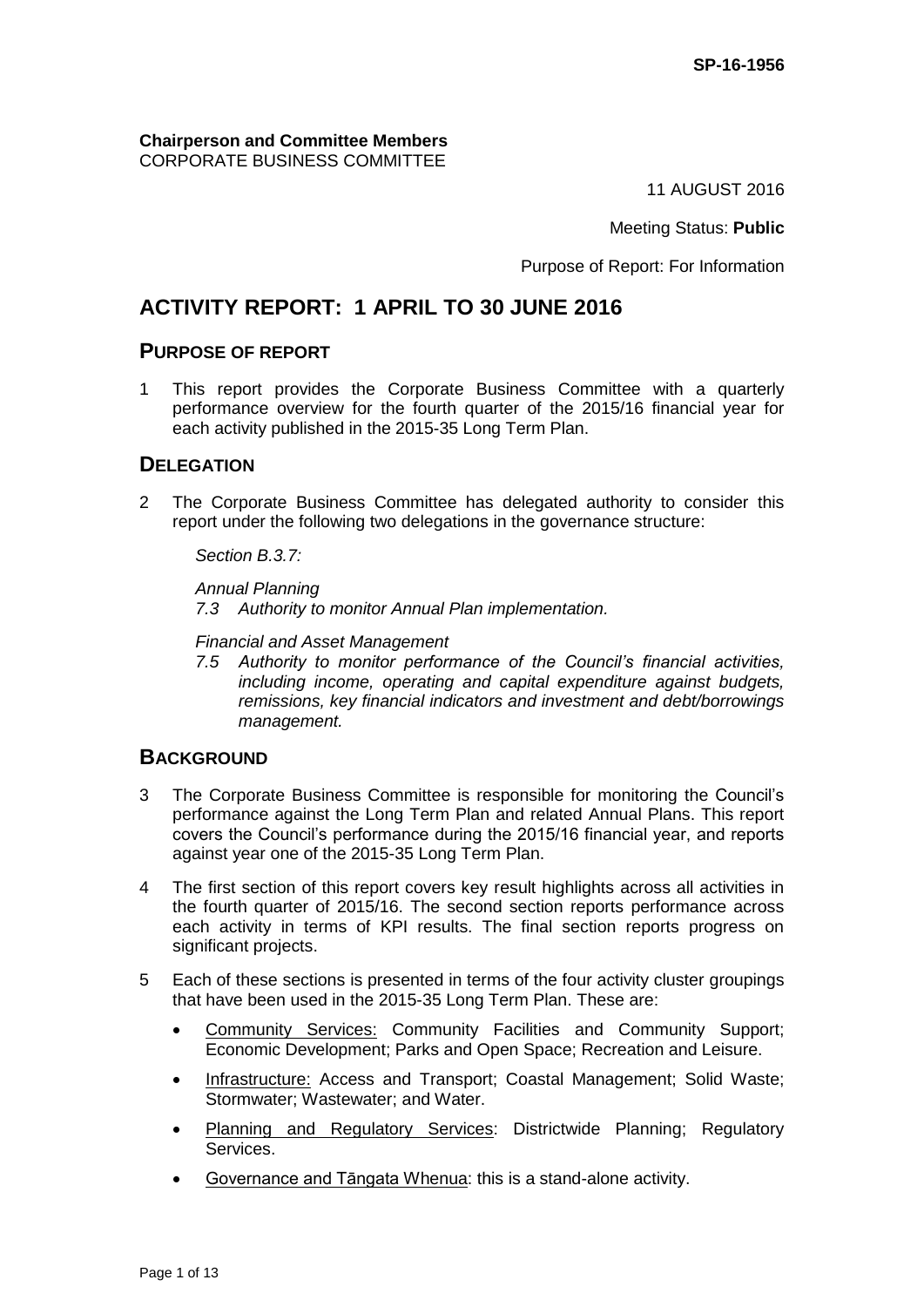- 6 Further and more detailed information is included in the following appendices:
	- Appendix A provides a status list of the major projects. Tables 1 and 2 report separately on the status of the key initiatives and major projects from the 2015-35 Long term plan. The remaining major capital expenditure (capex) and other significant projects included in the activity reports are reported in tables 3 and 4, respectively.
	- Appendix B provides the detailed activity reports which present an overview of the service and financial performance of each of the activities.

## **CONSIDERATIONS**

## Section 1: Key Development Highlights

7 The information in the following is a very brief summary of key developments in the third quarter of the 2015/16 financial year. For further detail see the activity reports in Appendix B.

### **Community Services**

- 8 Of the two council buildings identified as potentially earthquake prone, one (the Ōtaki Museum) has had that confirmed through a detailed seismic assessment. The other, the Ōtaki Theatre, has been assessed as above the earthquake prone threshold.
- 9 The agreement supporting Council's \$1.6m contribution and ongoing access arrangements for the Kapiti College Performing Arts Centre has been drafted and is in the process of being finalised with the College.
- 10 The Kāpiti Youth Festival was held on 9 April at Maclean Park, Paraparaumu. Over 1,000 people attended..
- 11 The Council's carbon and energy saving work was recognised at the 2016 EECA Awards at a ceremony in Auckland.
- 12 The Paraparaumu i-Site is now under the direct management and oversight of council. Three full-time staff have been recruited and a new optimal location has been leased.
- 13 Council hosted a media familiarisation tour in June to promote the Kāpiti Arts Trail event in November 2016. Journalists from a range of magazines spent two days in Kāpiti - their articles will feature in national publications in the coming months.
- 14 The Town Centre project has developed concept designs on all priority projects and used these to inform the latest round of public consultation.in June 2016.
- 15 As a result of working with M2PP and the local community, an upgrade of Makarini Reserve is underway, fully funded by M2PP.
- 16 Matariki celebrations were held at our districts libraries with a master carver demonstration at Paraparaumu library attended by 65 people.
- 17 The detailed design for the Ōtaki Pool redevelopment has been completed and the tender process has started to appoint a suitable contractor.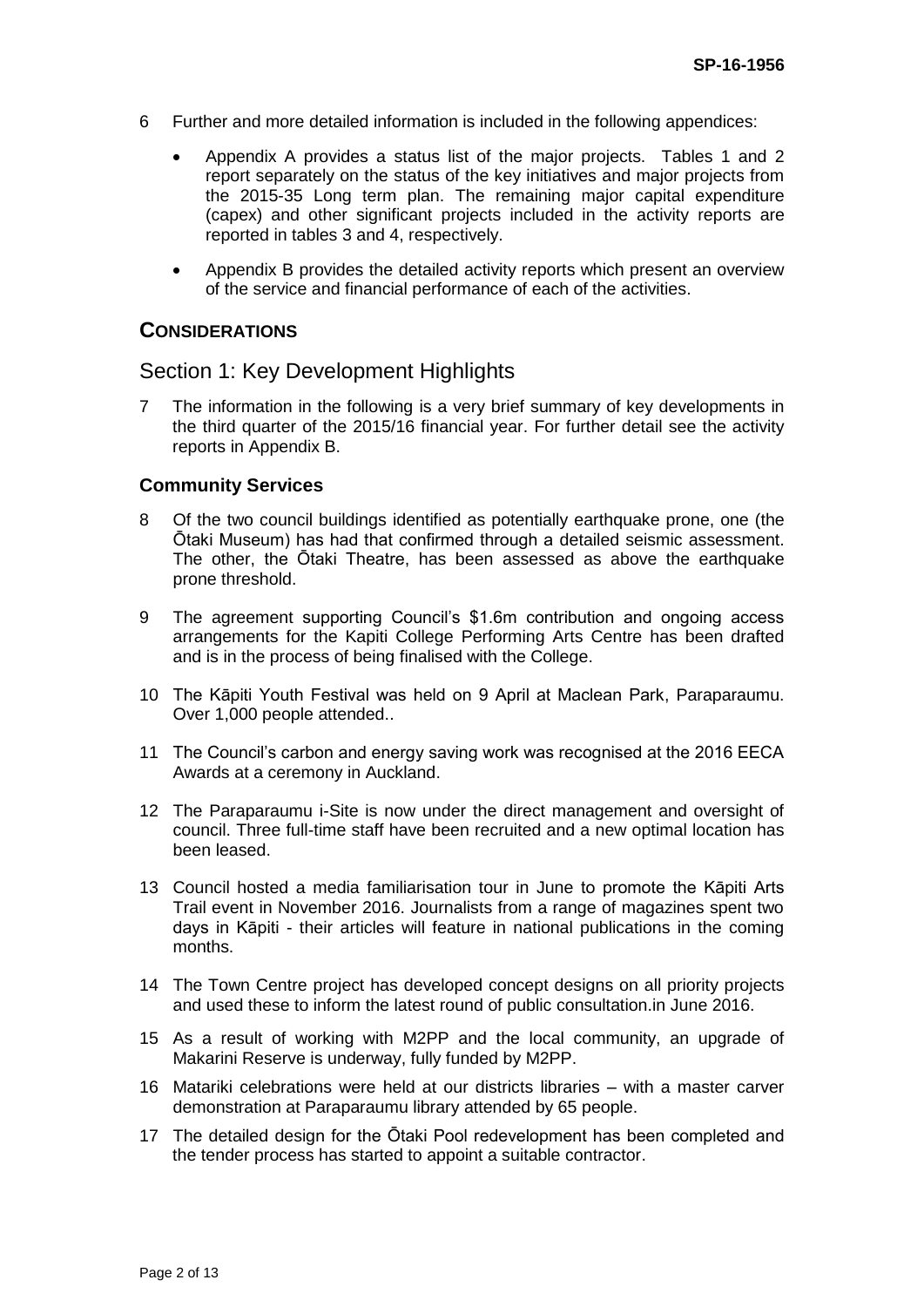### **Infrastructure**

- 18 The annual roading reseal programme is complete and the footpath renewal work is substantially complete.
- 19 The remedial earthworks at Blue Bluff on Ōtaki Gorge Road are substantially complete and the road has re-opened.
- 20 Greater Wellington Regional Council granted a non-notified resource consent for the Paekākāriki seawall.
- 21 The vermicomposting of biosolids trial in Ōtaki is now into phase two, with worms added to start the vermicomposting process.
- 22 The detailed investigations of projects in the re-prioritised Stormwater work programme has commenced, with investigations completed in 12 of 35 catchments.
- 23 Completed 16.6 km of open drain machine cleaning (42% of the drains maintained by council).
- 24 Agreement has been reached with NZTA on completing the remaining sections of the Waikanae duplicate rising main alongside the expressway in 2016/17.
- 25 The river recharge was used for a total of 14 days this year. Using recharge has meant Council was able to continue to provide Waikanae river water to residents.
- 26 The repairs of leaks identified during the 2015/16 leak detection programme have now been completed. That covered 53.5km (11%) of the water supply network..

### **Planning and Regulatory Services**

- 27 Seven PDP hearings have now been completed, over a total of 14 hearing days. 118 submitters have been heard.
- 28 As part of the *FutureKāpiti* Waikanae Beach work, eight working group meetings have been completed, with enthusiastic participation and very good feedback.
- 29 The Earthquake Prone Building assessment project has progressed and the assessment programme is underway. Current priorities are buildings that have a post-disaster function.
- 30 The Animal Management Team has been conducting school presentations and educational patrols and has plans to promote responsible dog ownership at local fairs and events.

#### **Governance and Tāngata Whenua**

- 31 The Council received 69 requests under the Official Information Act in the fourth quarter. This compares to 61 in the fourth quarter last year. The cumulative total for the 2015/16 year was 259 (up from 231 requests last year).
- 32 An Elected Members' Expenses and Allowances Policy was adopted and forwarded to the Remuneration Authority for final approval.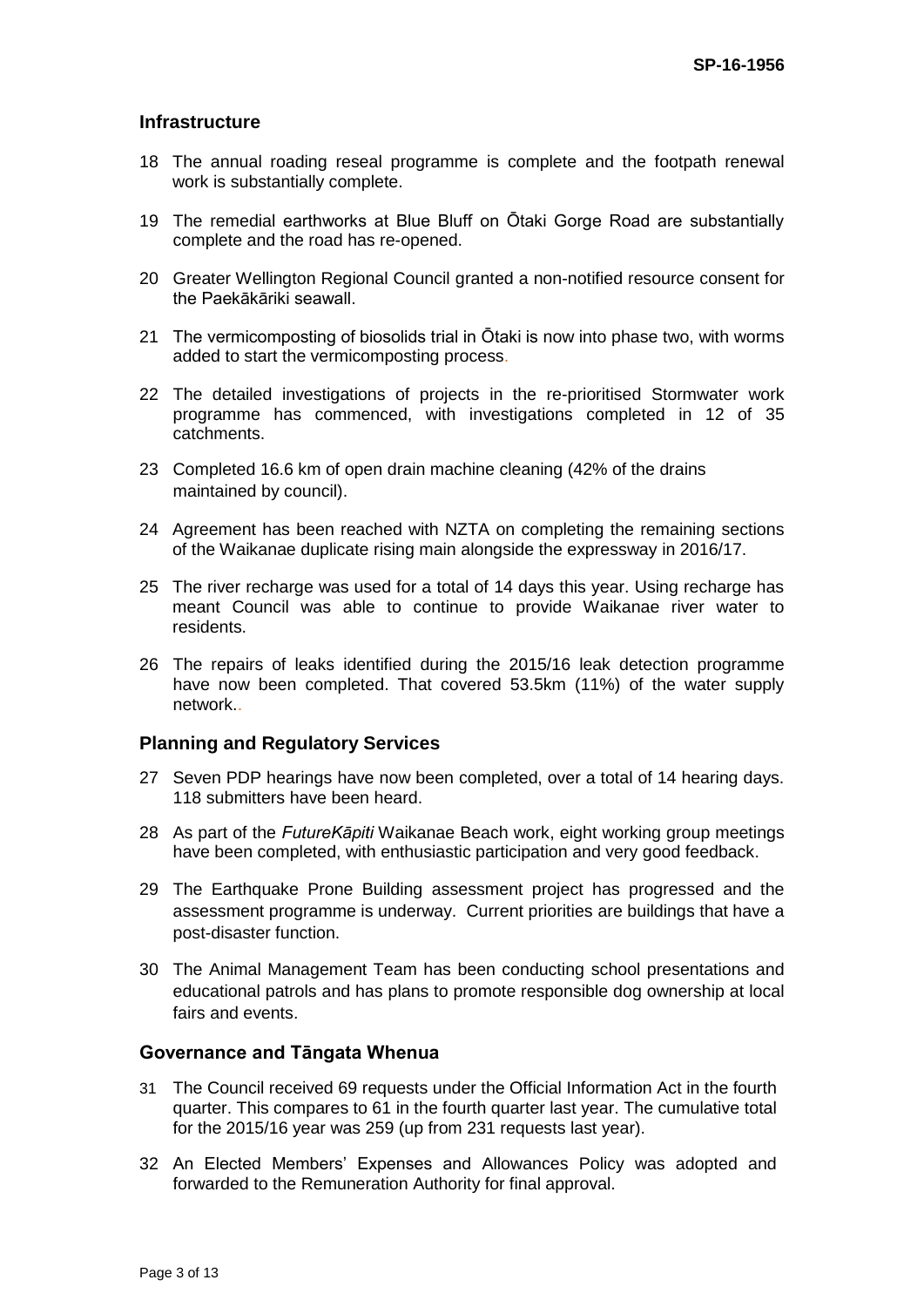- 33 Council and Te Whakaminenga o Kāpiti are actively involved in the promotion and revitalisation of Matariki in the community, with an extensive range of events provided by community groups, kura (schools) and the Council
- 34 Work across the organisation continues with iwi engaged in Working Parties including: town centres, water, district plan, bio-solids and development of cultural impact assessments..

## Section 2: Summary of Performance across all Activities

## **Summary of Key Performance Indicators: Level of Service Measures**

35 There are 85 KPIs for which we have targets this year (three further KPIs are for monitoring only). Figure 1 below reports on KPI results against their targets.



| <b>Achievement Category</b>            | Outcome at 30 June 2016 |
|----------------------------------------|-------------------------|
| Achieved                               | 74                      |
| On target                              | 0                       |
| No data                                | 1                       |
| Not on target                          | 0                       |
| Not achieved                           | 10                      |
| <b>Total Level of Service Measures</b> | 85                      |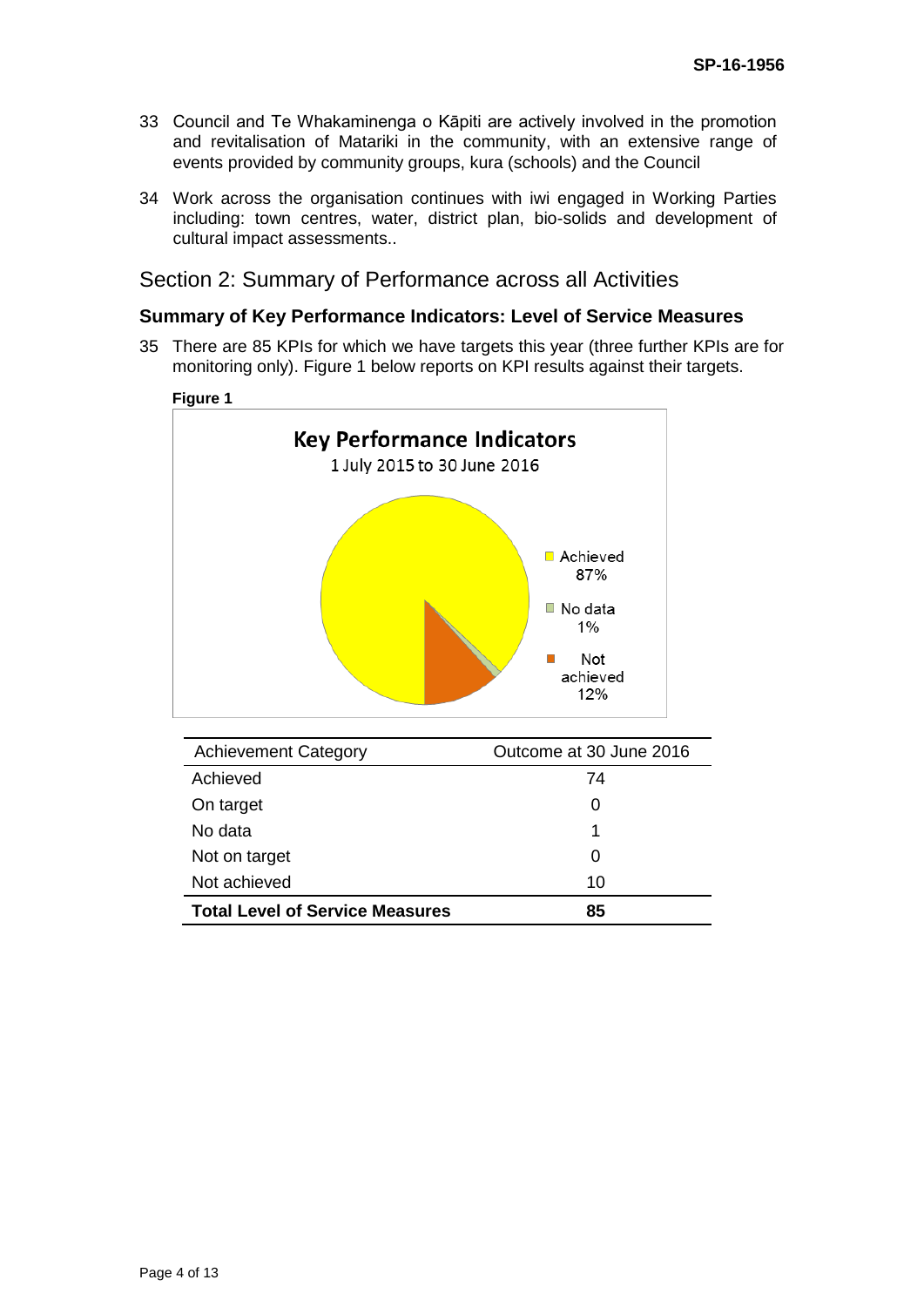## **KPI results by Activity Cluster**

#### **Community Services**

36 In this cluster there are 34 KPIs.

### **Figure 2**



- 37 Thirty of the 34 KPIs (88%) were achieved for the 2015/16 year.
- 38 Four KPIs (12%) were not achieved.
	- i). The number of visits to the district's pools (292,180 including spectators) were a little below the target (300,532) which was based on 2014/15 attendance numbers. A pools survey has been undertaken and has provided useful information which will be used to design new programmes and activities to attract new users.
	- ii). The number of visits to the district's libraries was also below the target based on prior year average visitor numbers. Further investigation has shown that the old door counters, on which the target was based, were faulty with a corresponding impact for reporting against this KPI.
	- iii). The acquisition of public art originally intended for 2015/16 has been deferred until 2016/17. In the recent Annual Plan deliberations Council approved the carryover of the budget for this project into 2016/17.
	- iv). *Users who are satisfied with the safety and availability of the on-road cycleway network* returned a satisfaction score of 54% in the Resident Opinion Survey in May 2016 against a target of 85%. Both the safety and availability of on-road cycleways should improve as the CWB programme is further advanced over the next few years. Availability in particular, will significantly increase with the addition of 10-20 kms of cycle lanes through the SH1 Revocation project.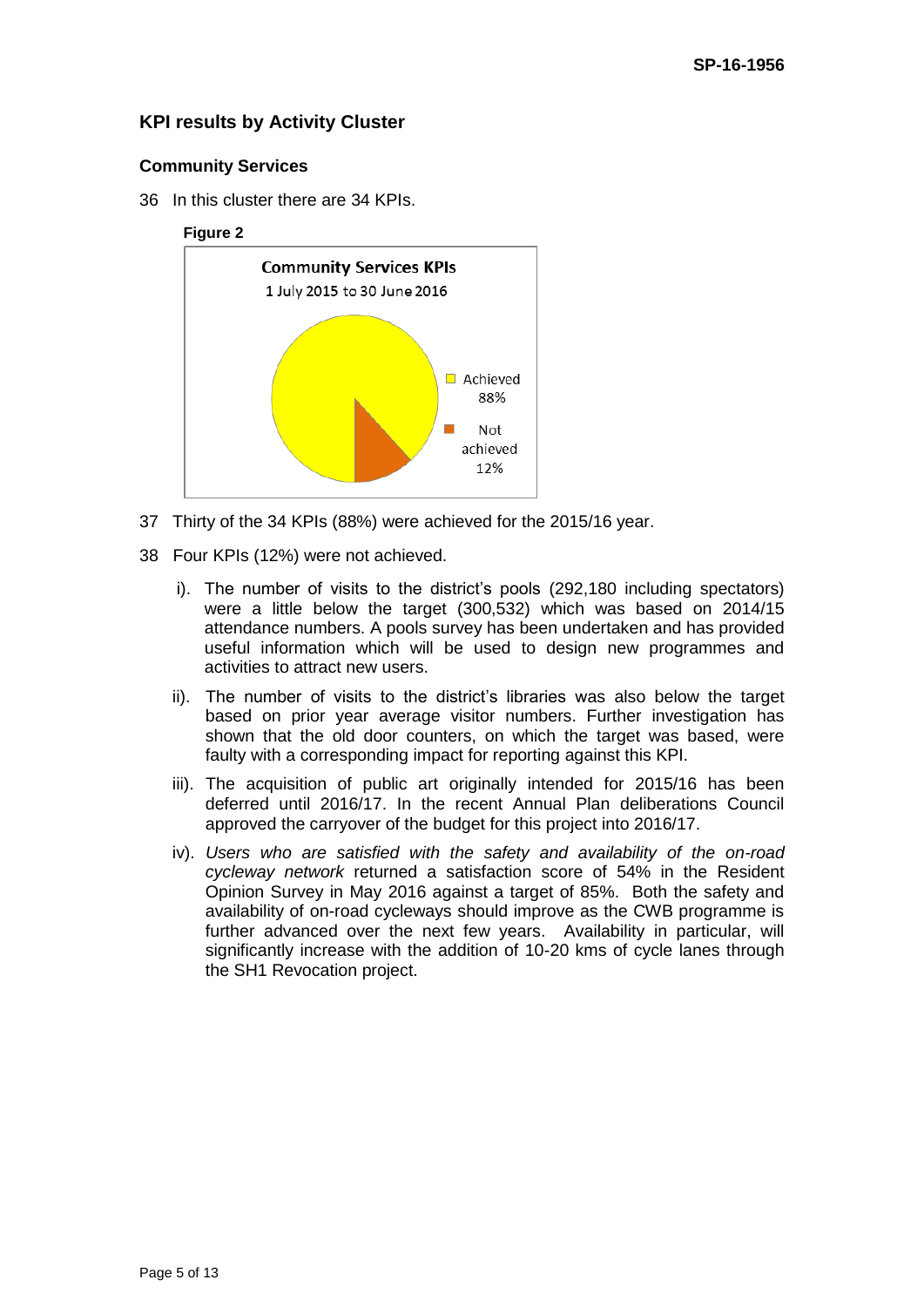#### **Infrastructure**

39 In this cluster there are 39 KPIs. Three have been established for monitoring purposes only at this stage, leaving 36 KPIs with assigned targets.

#### **Figure 3**



- 40 Thirty of those 36 KPIs (83%) were achieved for the 2015/16 year.
- 41 One Access and transport KPI cannot be reported as the data from NZTA is not available. The KPI is the *Average cost of local roading per kilometre is comparable with similar sized districts in New Zealand.* NZTA are currently developing a new online reporting tool for this and other roading information and that is not yet complete.
- 42 Five KPIs were not achieved, these included :
	- i). Two access and transport KPIs were not achieved, both due to Resident Opinion Survey results that were below target. Only 61% of residents agreed that council roads allowed easy movement throughout the district (the target was 85%) while only 66% were satisfied with the condition of footpaths (against a target of 70%). The former result should improve once the expressway work is finished and the latter should gradually be addressed as work is undertaken in line with the forward works programme that is being developed in 2016/17 to determine the footpaths most in need of attention, although there are significant budget constraints in this area.
	- ii). One stormwater KPI was not achieved. *The number of complaints about the performance of the stormwater system* has a target of 10 complaints per 1,000 connections for the year. Council received 21.6 complaints per 1,000 connections in the year to date. There is a significant programme of work planned in this activity following on from the re-prioritisation of the stormwater work programme in 2015/16.
	- iii). Two water KPIs were not achieved. The first was a resident opinion survey result which reported that 68% of residents were satisfied with the quality (taste, clarity, odour) of the water supply against a target of 80%. This was a significant improvement over the 51% satisfaction recorded the previous year as was expected following the commissioning of the river recharge scheme. The second was *the total number of complaints received about water quality and continuity of water supply*. There were 5.0 complaints per 1,000 connections against a target of 4.7 per thousand. The majority of these were service requests related to interruptions to the water supply.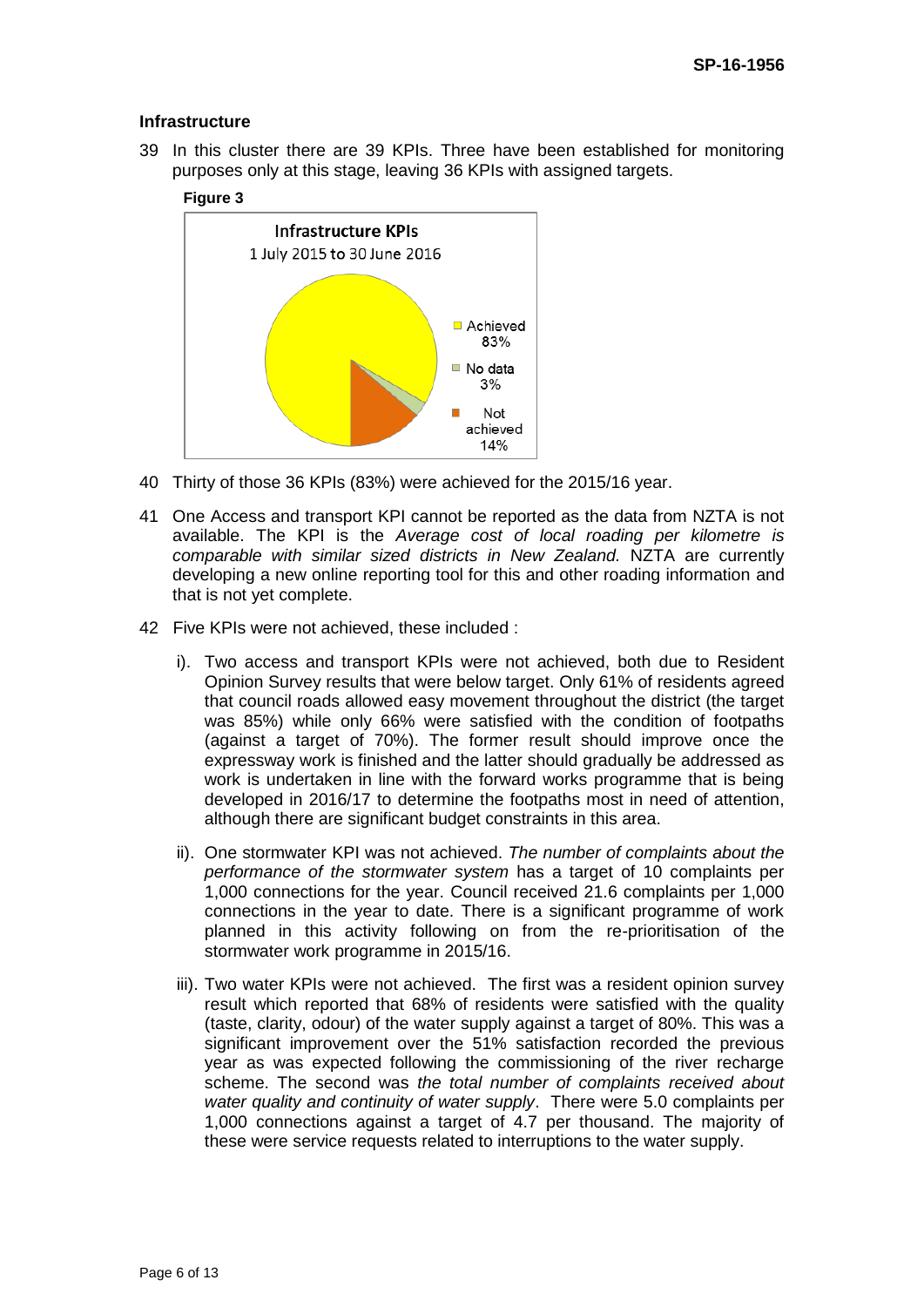#### **Planning and Regulatory Services**

43 In this cluster there are 9 KPIs.

#### **Figure 4**



- 44 Eight of the nine KPIs (89%) were achieved for the 2015/16 year.
- 45 One districtwide planning KPI was not achieved. *Residents that agree that the district is developing in a way that takes into account its unique character and natural environment* recorded a satisfaction score in the Resident Opinion Survey of 68% against a target of 75%. There were a range of concerns expressed including dissatisfaction with the expressway and concerns over the capacity of local infrastructure to cope with growth.

#### **Governance and Tāngata Whenua**

46 There are six KPIs in this stand-alone activity.





47 All six KPIs were achieved for the 2015/16 year.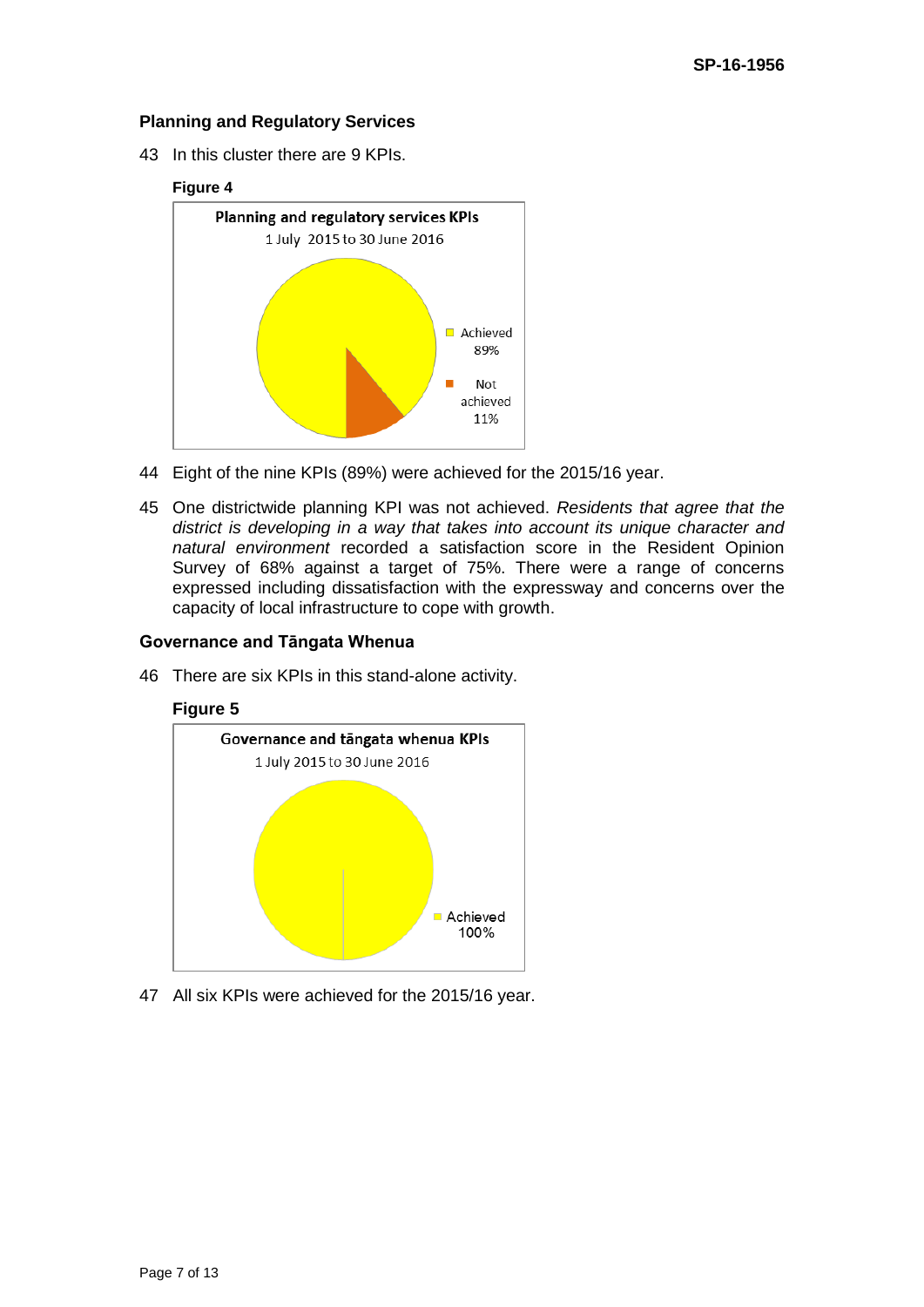# Section 3: Summary of Project Performance

## **Summary of Projects – Capital Expenditure \$250,000 and above**

48 There are 22 Capital Expenditure Projects with a value of \$250,000 and above in 2015/16. Figure 6 below provides a performance summary of these projects as at 30 June 2016.



- 49 Of the 22 projects, three were complete and 11 were on target at the end of 2015/16. Three wastewater management projects were on hold for reasons discussed in the infrastructure cluster below. Five infrastructure projects were not on target (discussed below).
- 50 The 13 projects complete or on target include the following key initiatives and major projects from the 2015-35 Long term Plan (see Appendix A, Tables 1 and 2):

#### Key Initiatives

- i). Paraparaumu and Waikanae Town Centres
- ii). Te Ātiawa Park netball/tennis court rebuild
- iii). Ōtaki Pool rebuild and splash pad

#### Major projects

- iv). Coastal Protection Paekākāriki
- v). Kāpiti Youth development centre
- vi). Otaraua Park development
- vii). Earthquake prone building assessments

### **Community Services**

51 There are five Community Services projects with a value of \$250,000 and above. These include three key initiatives from the long term plan (the Paraparaumu and Waikanae town centres project, the Te Ātiawa Park rebuild, and the Ōtaki pool rebuild – see Appendix A, Table 1) one major project from the long term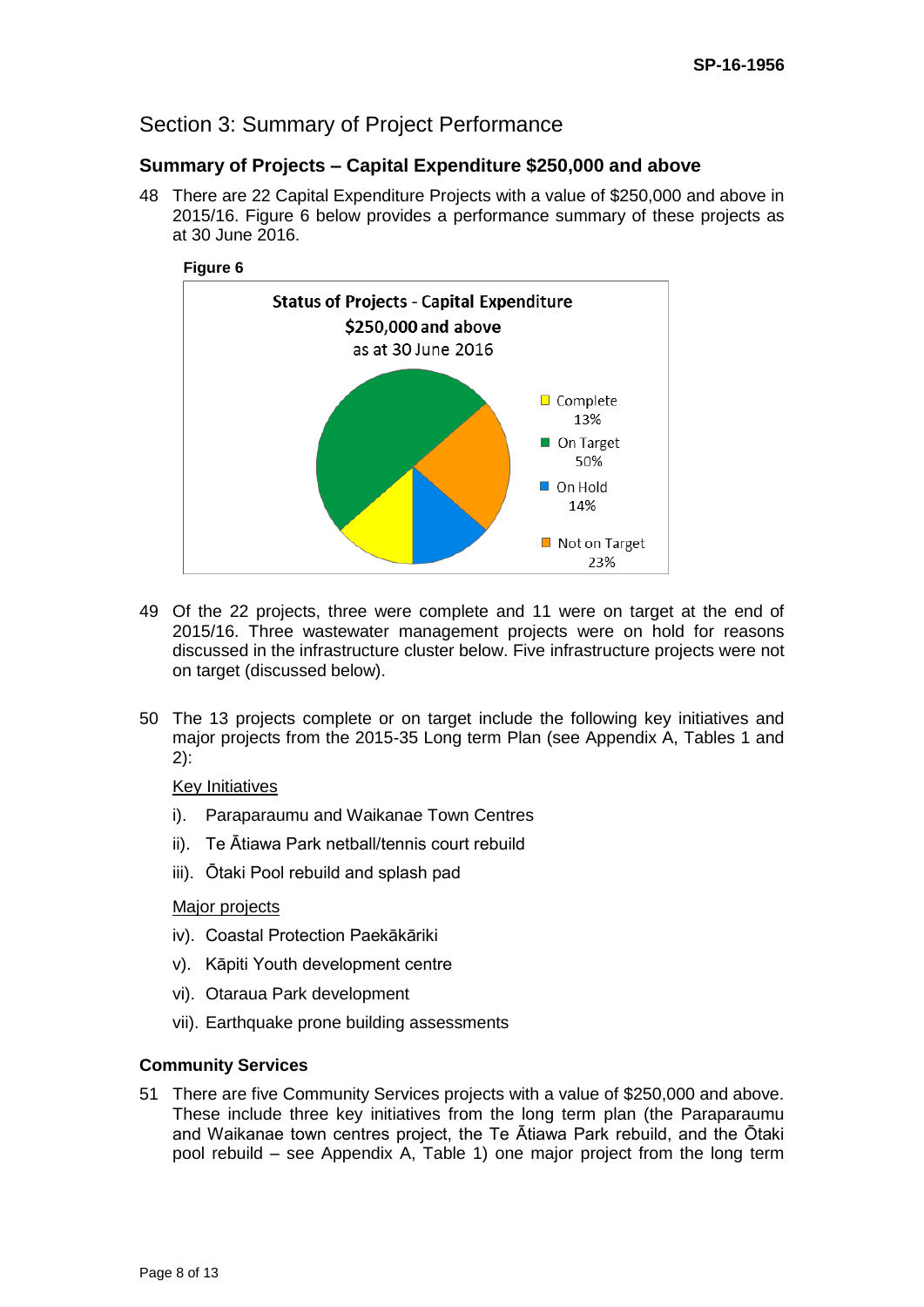plan (the Kāpiti youth development centre, see Appendix A, Table 2) and the strategic land purchase project (see Appendix A, Table 3).





52 All five projects were on target at the end of the 2015/16 year.

#### **Infrastructure**

53 There are 17 Infrastructure projects with a value of \$250,000 and above. These include the coastal protection project in Paekākāriki (see Appendix A, Table 2) and the sixteen infrastructure projects listed in Appendix A, Table 3.

#### **Figure 7**



- 54 Nine of the 17 projects (53%) were either complete or on target at the end of the 2015/16 year.
- 55 Three Wastewater projects were on hold (18%) as their funding was reallocated to the Waikanae duplicate rising main project.
- 56 Five projects were not on target for the following reasons:
	- i). The river recharge post construction and compliance monitoring project is ahead of schedule but overspent its budget in 2015/16 as significant additional work was undertaken through the year.
	- ii). The Ōtaki Beach pump station upgrade had additional conditions imposed by Greater Wellington Regional Council which has extended the project completion date from June to October 2016.
	- iii). The Waikākāriki Stream gravel extraction project has been delayed waiting for affected party approvals. These were finally received in the third quarter but the expected completion date has, as a result, been pushed out from June to December 2016.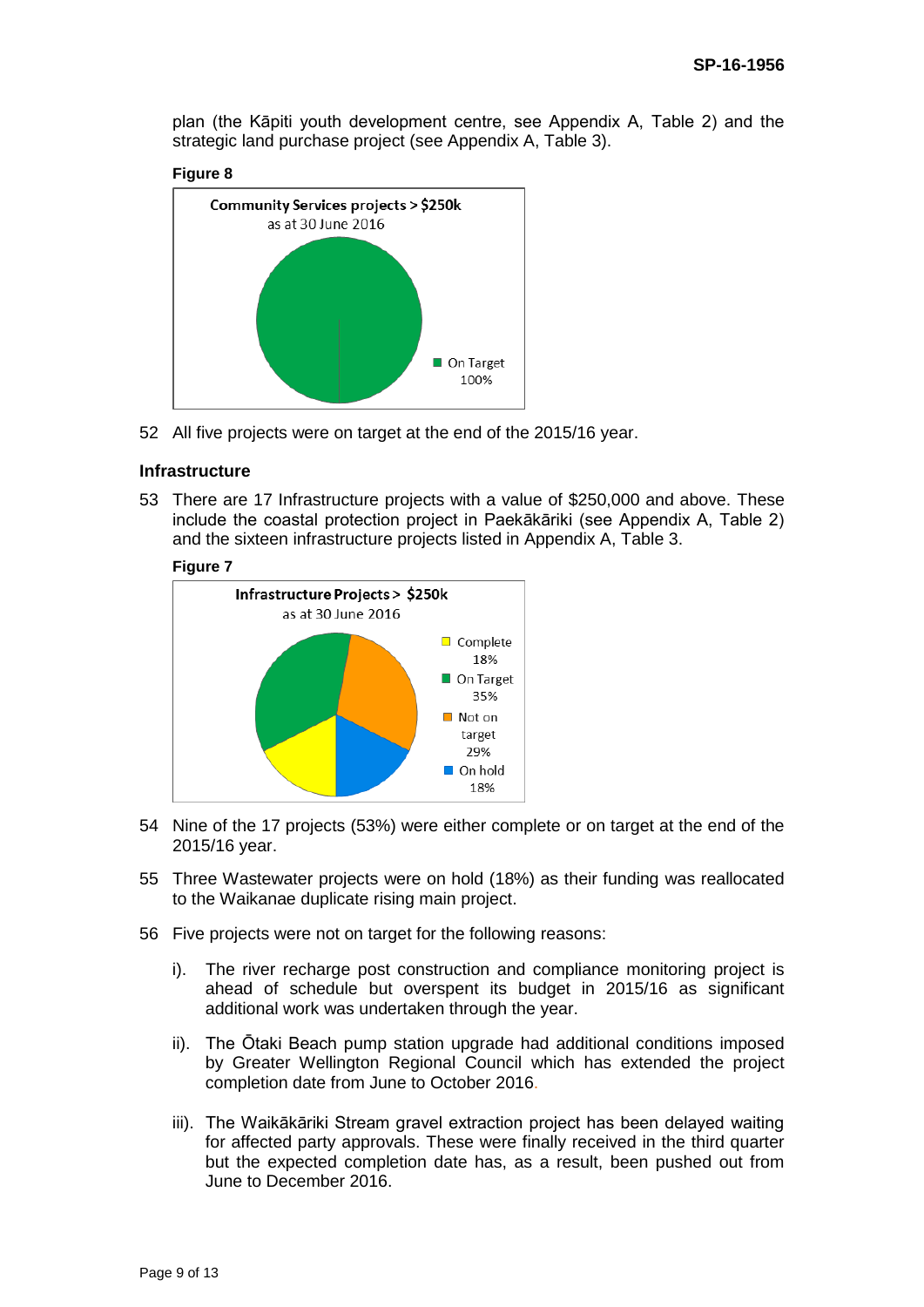- iv). The Ōtaki Wastewater Treatment Plant consent upgrades project is not on target. The wetland optimisation study was delayed due to the absence of key staff. The contract was awarded in January 2016 but has been put on hold pending the completion of the consenting process for the wastewater treatment plant.
- v). The Smithfield road extension project is not on target. The programming for this work is under the control of the M2PP Alliance team.

#### **Summary of Projects – Additional Significant**

- 57 An Additional Significant Project is a project that has a significant impact on community interests or has significant interest from a governance perspective, but has a capital expenditure budget of less than \$250,000 (although it may have a higher operational expenditure budget).
- 58 There are now 13 additional significant projects in 2015/16. Figure 9 below is a summary of performance for these projects as at 30 June 2016.



- 59 Eleven of the 13 projects (85%) were either complete (2) or on target (9) at the end of 2015/16. This includes three major projects from the 2015-35 Long term plan (*see Appendix A, Table 2. The other 10 additional significant projects are listed in Appendix A, Table 4*):
	- i). Otaraua Park Development
	- ii). Earthquake prone building assessments
	- iii).Waikanae Library and Mahara Gallery upgrade
- 60 The District Plan Review project is ahead of its planned timeframes, but is over budget due to an extensive submitter engagement process and additional work required to ensure a robust evidence base and high quality reporting for the hearings.
- 61 The EDRMS (Electronic Document and Records Management System) software renewal project is running behind schedule due to delays in the Technical Infrastructure upgrade.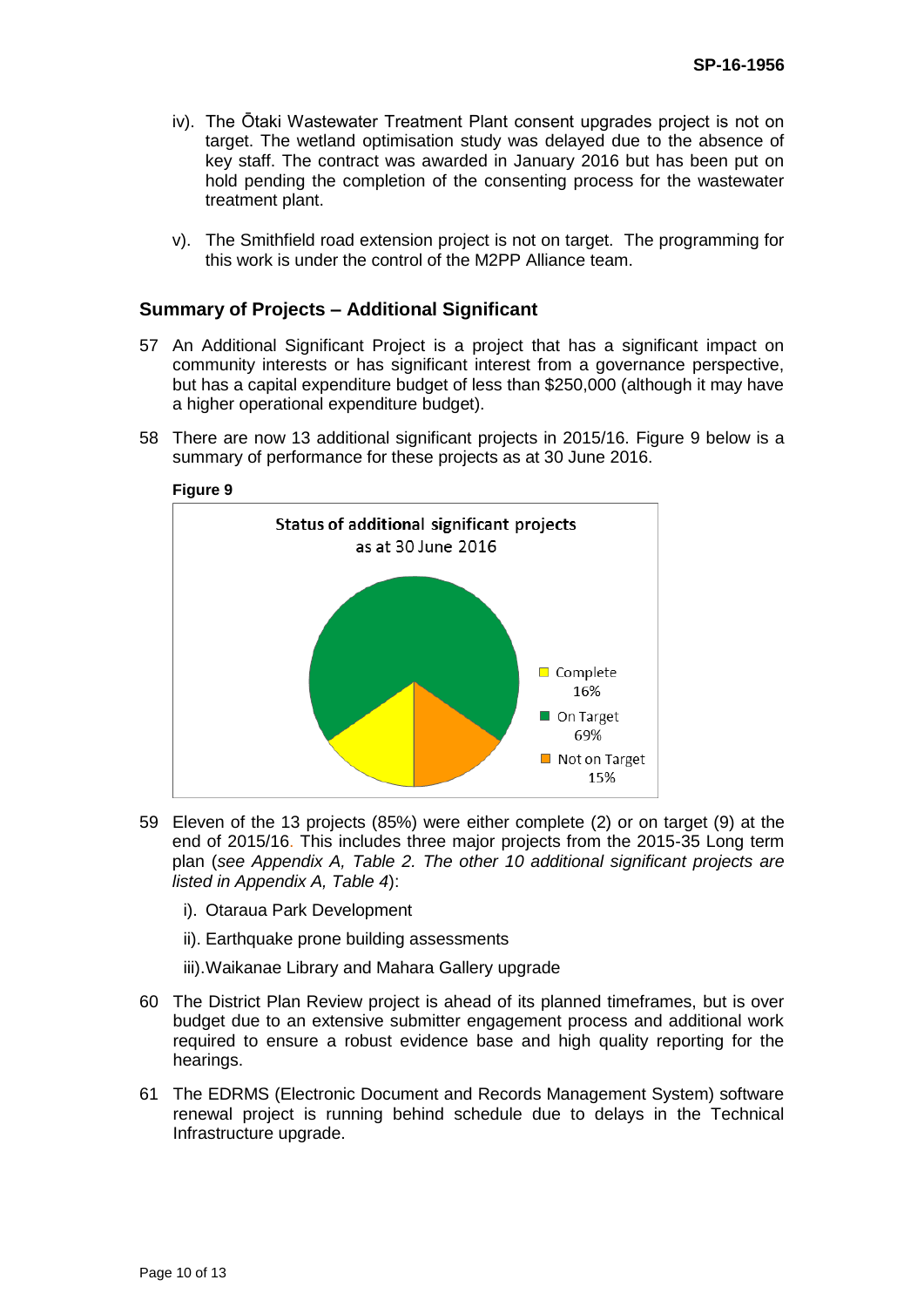## Legal considerations

62 Under the Local Government Act 2002, the Council has a legislative responsibility to monitor and report on the Council's organisational performance.

## Financial considerations

63 A summary of budget details for each activity (as at 30 June 2016) is provided in the activity reports attached as Appendix B to this Report SP-16-1956.

## **SIGNIFICANCE AND ENGAGEMENT**

64 This matter has a low level of significance under Council policy.

# **RECOMMENDATION**

65 That the Corporate Business Committee notes the status of the projects in the Summary List of Projects (Appendix A) and the performance results for the fourth quarter of 2015/16 contained in the Activity Reports attached as Appendix B to this Report SP-16-1956.

| <b>Terry Creighton</b><br>Corporate | Stephen McArthur<br><b>Group Manager</b> | Wayne Maxwell<br><b>Group Manager</b> |  |
|-------------------------------------|------------------------------------------|---------------------------------------|--|
|                                     |                                          |                                       |  |
| Report prepared by                  | <b>Approved for submission</b>           | <b>Approved for submission</b>        |  |

## **ATTACHMENTS:**

Appendix A – Summary List of Projects Appendix B – Activity Reports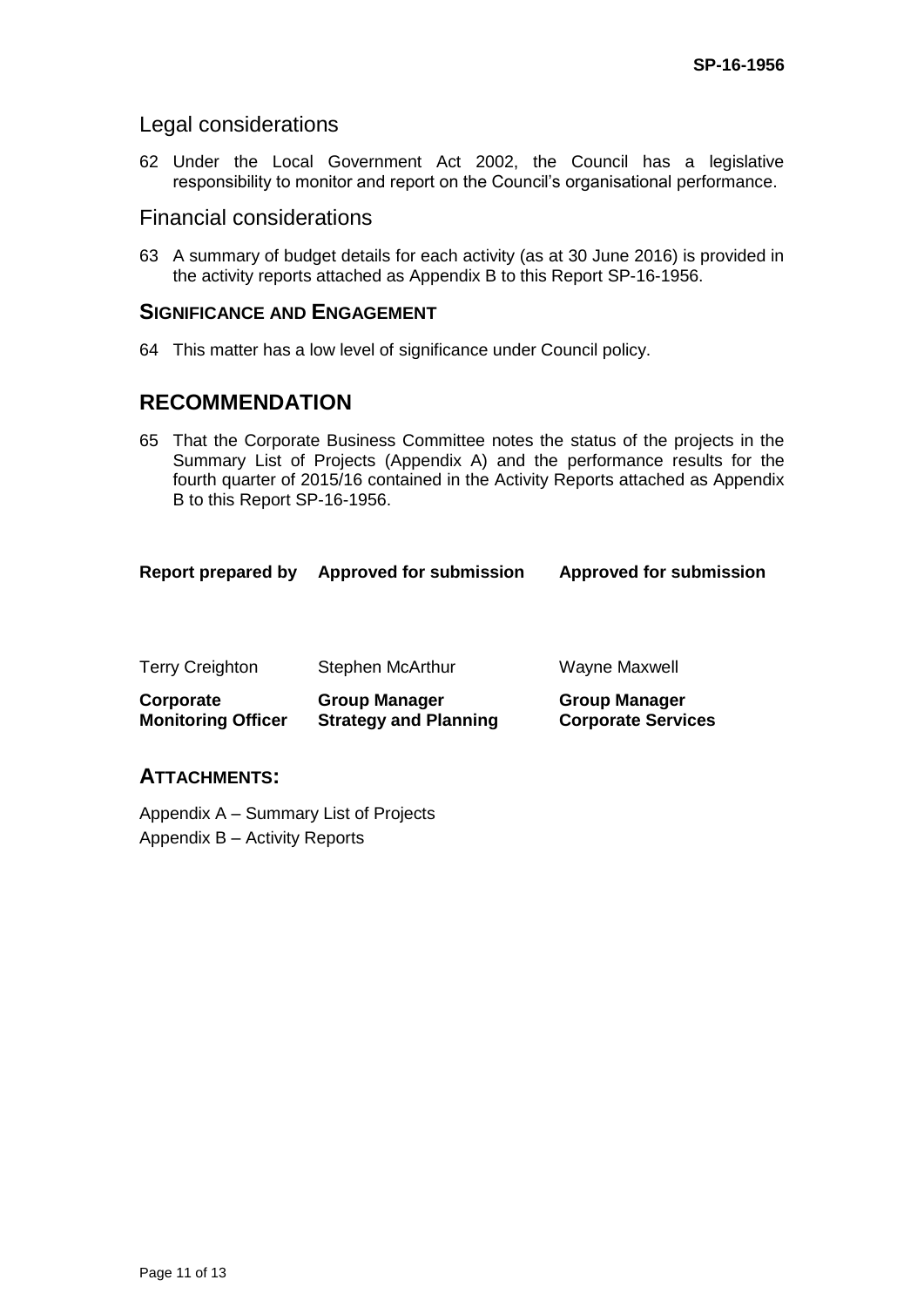| Table 1: Our Key Initiatives from the 2015-35 Long term plan |                                                                         |                                 |
|--------------------------------------------------------------|-------------------------------------------------------------------------|---------------------------------|
| <b>Activity</b>                                              | <b>Key Initiative</b>                                                   | <b>Status Category</b>          |
| Economic<br>development                                      | Paraparaumu and Waikanae Town Centres<br>(Town centre major connectors) |                                 |
| Parks and open<br>space                                      | Te Ātiawa Park netball/tennis courts rebuild                            |                                 |
| Recreation and<br>leisure                                    | Otaki Pool rebuild and splash pad                                       |                                 |
|                                                              | Performing arts facility (at Kāpiti College) <sup>1</sup>               | Our contribution<br>not due yet |

# **Appendix A - Summary List of Projects**

*1. Not included in the activity reports as project hasn't started yet.*

| Table 2: Major planned projects from the 2015-35 Long term plan |                                                          |                                        |  |
|-----------------------------------------------------------------|----------------------------------------------------------|----------------------------------------|--|
| <b>Activity</b>                                                 | <b>Major project</b>                                     | <b>Status Category</b>                 |  |
| Coastal<br>management                                           | Coastal Protection Paekākāriki                           |                                        |  |
| Parks and open<br>space                                         | Otaraua Park development                                 |                                        |  |
| Community facilities<br>and support                             | Kāpiti youth development centre                          |                                        |  |
| Regulatory services                                             | Earthquake prone building assessments                    |                                        |  |
| Recreation and<br>leisure                                       | Waikanae Library and Mahara Gallery upgrade <sup>2</sup> |                                        |  |
| Parks and open<br>space                                         | Redevelop Raumati Pool building <sup>3</sup>             | Final consultation<br>phase in 2018/19 |  |

*2. Included in Recreation and leisure activity report as preliminary work is underway even though the project will not start in earnest until results of Mahara Gallery fundraising are known..*

*3. Not included in the activity reports as project hasn't started yet.*

| <b>Status Category</b> |                       |
|------------------------|-----------------------|
|                        | Project complete      |
|                        | Project on target     |
|                        | Project not on target |
|                        | Project has failed    |
|                        | Project on hold       |